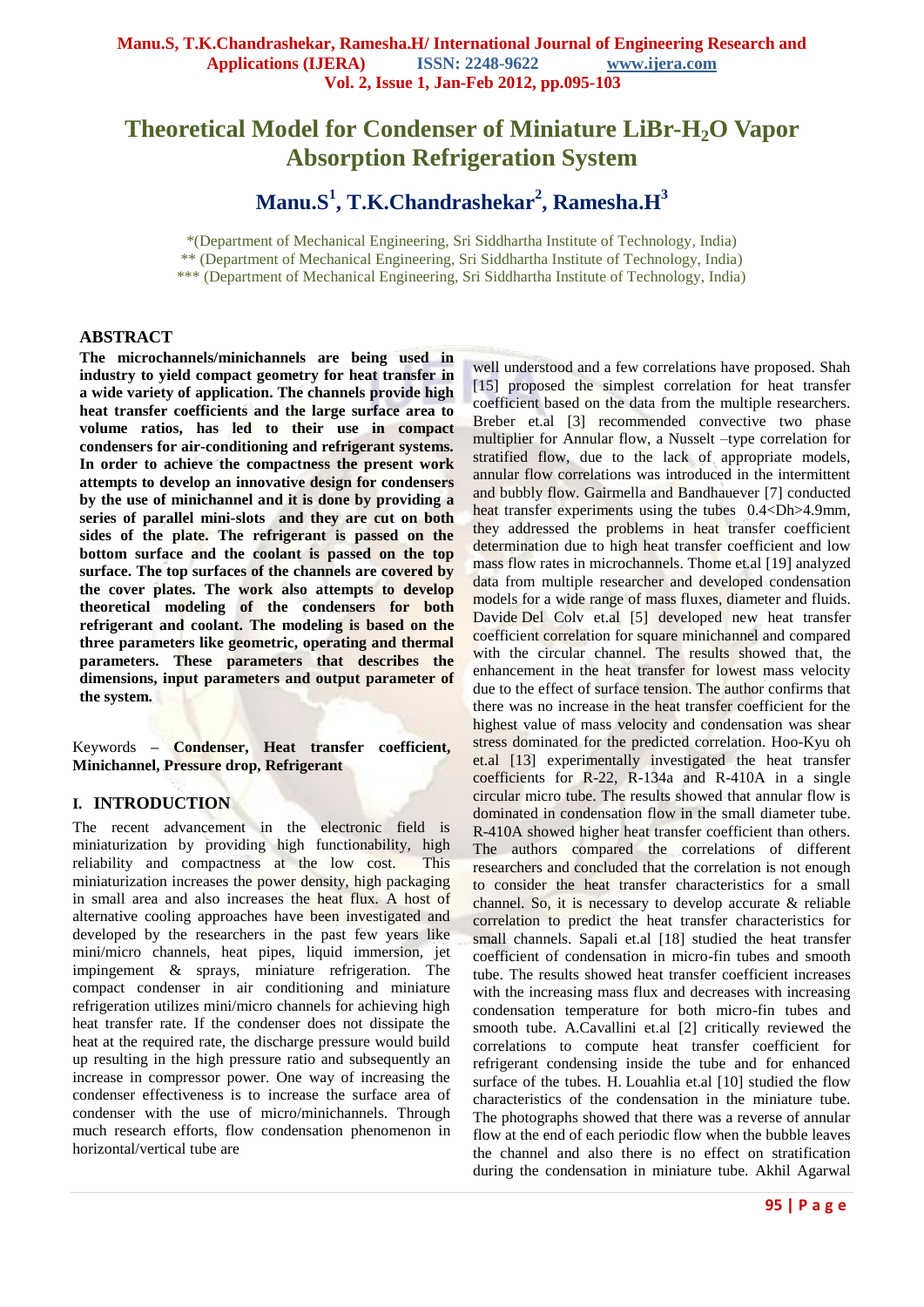[1] & Michael M. Ohadi [16] conducted the experiments on condensation in micro channel, the results showed that the heat transfer increases with the increasing of vapor quality, increasing mass flux and decreasing saturation temperature. Garimella et.al [8] developed the correlation to predict the pressure drop with modification represented the total pressure drop as the summation of the friction pressure drop in the slug and bubble regions and the pressure drop associated with the transition between these regimes. Akhil Agarwal [1] measured the pressure drop by accounting for expansion and contraction terms and acceleration or deceleration pressure drop. The result concluded that with increasing of vapor quality, increasing mass flux and decreasing of saturation temperature increases pressure drop. As shown in literature reviews mentioned earlier, there are many studies related to the heat transfer in micro/mini channels, but only few studies releated to the heat transfer in microtubes. More studies are necessary to develop heat transfer database because some theoretical and experimental works different from each other. So, the present work aims at systematic design of condenser.

### **II. CYCLE DESCRIPTION**



### **Fig.1: Shows cycle LiBr-H2O Vapor Absorption Refrigeration System**

A single effect LiBr- water absorption refrigeration system is illustrated in Fig.1 and its schematic presentation on a pressure temperature diagram is also illustrated in Fig 1.With reference to numbering system shown in Fig. 1 at point  $(1)$ , the solution is rich in refrigerant and pump  $(2)$ forces the liquid through a Solution heat exchanger (SHX) to the generator (3). The temperature of the solution in the heat exchanger (SHX) is increased. In the generator, thermal energy is added and the refrigerant boils off the solution. The refrigerant vapor (7) flows to the condenser, where heat is rejected as a refrigerant condenses. The condensed liquid (8) flows through a flow restrictor to the evaporator (9). In the evaporator the heat from the load evaporates the refrigerant, which flow back to the absorber (10). A small portion of the refrigerant leaves the evaporator as liquid spillover (11). At the generator exit (4), the fluid consists of

the absorbent-refrigerant solution, which is cooled in the heat exchanger. From points  $(6) - (1)$ , the solution absorbs refrigerant vapor from the evaporator and rejects heat through a heat exchanger. This paper aims and limits to theoretical design of miniature condenser for  $LiBr-H<sub>2</sub>O$ Vapor Absorption Refrigeration System

# **III. THEORETICAL MODELING**



**Fig.2: Shows Conceptual Model of Miniature of Condenser**

The present work aims to design the miniature condensers with miniature coolant system using minichannels. The Fig. 2 illustrates the construction of a minichannel condenser i.e. like minichannel heat sink, additional with a coolant system. The condenser is composed of a base and two cover plates. The base is usually made from a high thermal conductivity material such as aluminum. In order to obtain the compactness, series of parallel mini-slots of different ranges hydraulic diameters are cut on both sides as shown in the Fig.2. The cover plates are made from a low thermal conductivity material such as glass to ensure that all the heat is removed from the coolant. In operation, the refrigerant is passed into the minichannel on the bottom surface of the base as shown in Fig.2. Heat is generated due to the rejection of latent heat by the Refrigerant. The heat is conducted through the base and removed by the coolant flowing through the other side of the base. Since the condensation process is a two-phase, the various system parameters are introduced in the designing a miniature condenser.

The main parameters that can be grouped are as follows:-1) Operating parameters 2) Geometric parameters and 3)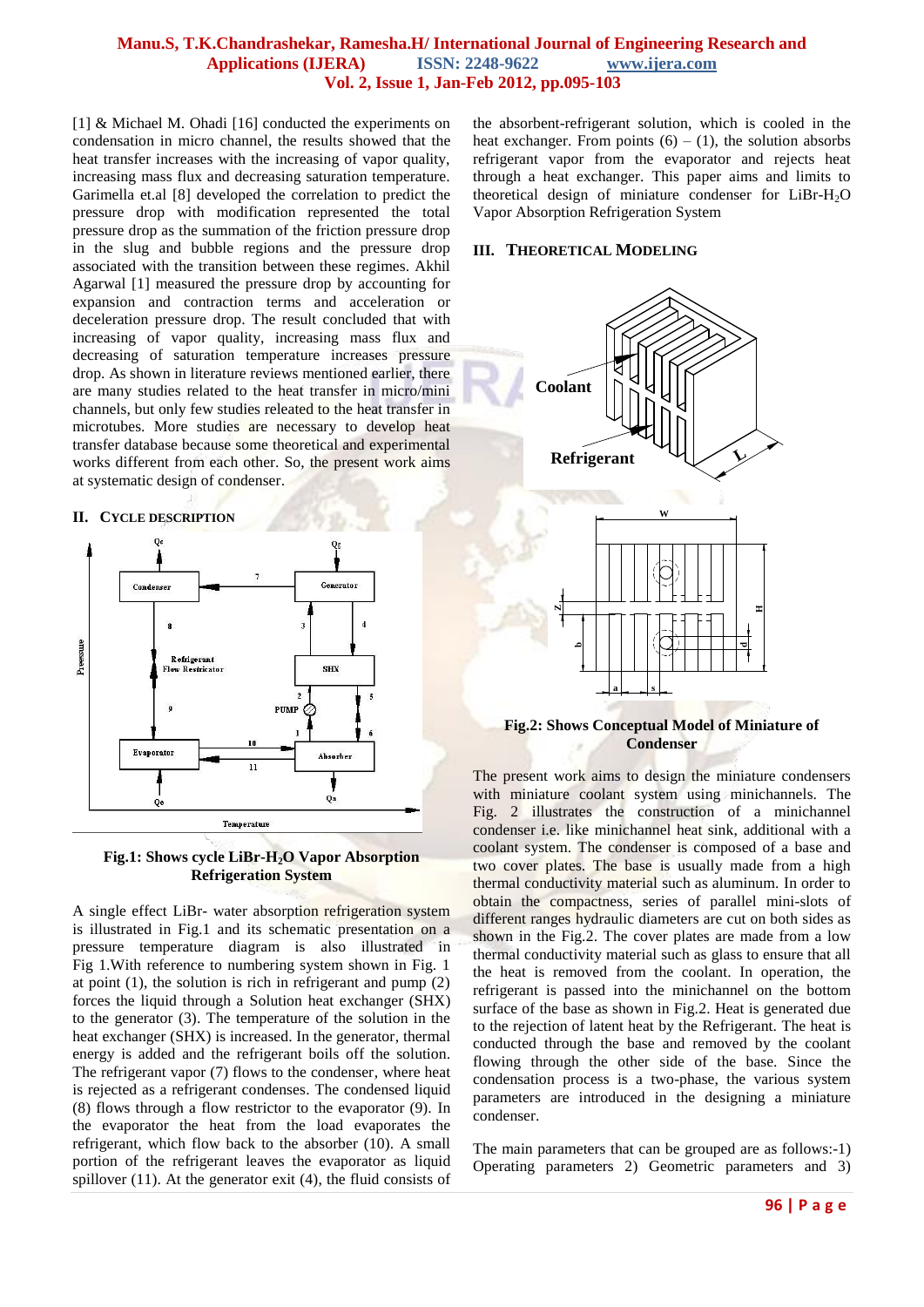Thermal/Fluid parameters based on Weilin and Issam Mudwar for the heat sink.

#### **3.1Refrigerant side**

#### **3.1.1 Geometric Parameters**

The geometric parameters included in miniature condenser are illustrated in Fig.2. The overall condenser dimensions are length (L), width (W), and height (H). The height represents the sum of the height of channel and thickness of cover plate. The thickness between two channels (Z) as shown in the fig.2. The distance between the two channels is proportional to the thermal conduction resistance between the refrigerant side and the coolant side due to this, the thickness always should be less so that all the heat will be absorbed by the coolant. The cover plate can be treated as thermally insulating; thickness has no bearing on the performance of the condensers. Fixing of the hydraulic diameter( $D_r$ ), Aspect ratio of channel ( $\beta_r$ ) and Fin aspect ratio  $(\alpha_r)$  of the channel on both side i.e. refrigerant and coolant side provides the complete geometry like Depth of channel  $(b_r)$ , Width of channel  $(a_r)$ , Thickness of wall separating minichannel  $(s_r)$ , Number of channel  $(N_r)$  as follows:-

$$
A \text{spect ratio } (\beta_r) = \frac{a_r}{b_r} \tag{1}
$$

 $_{r}$ ) =  $\frac{b_{r}}{b_{r}}$ Fin spacing ratio  $(\alpha_r) = \frac{s_r}{b_r}$ (2)

Hydraulic diameter for rectangular channel is given by:

Hydraulic Diameter 
$$
(D_r) = \frac{2a_r b_r}{a_r + b_r}
$$
 (3)

Number of channels 
$$
(N_r) = \frac{W}{a_r + s_r}
$$
 (4)

Cross sectional area  $(A_r) = a_r b_r$ (5)

### **3.1.2 Operating Parameters**

The operating parameters represent condition under which the condenser is expected to operate. They include material, type of refrigerant, Saturation temperature of refrigerant  $(T_{\text{sat}})$ , inlet  $(x_i)$ and outlet  $(x_0)$  quality of refrigerant, Outlet pressure of refrigerant  $(P_0)$ , total mass flow rate of refrigerant  $(m_r)$ , total heat (Q) represents the heat removal requirement from the refrigerant:

$$
Q = m_r(x_i hfg)
$$
 (6)

Massflux in channel (G<sub>r</sub>)=
$$
\frac{m_r}{A_r N_r}
$$
 (7)

#### **3.1.3 Thermal/Fluid Parameters**

The parameters are dependent transport parameters that determine the performance of condensers under given operating and geometric parameters. Thermal parameters includes heat transfer coefficient, pressure drop etc…

#### **3.1.3.1 Heat transfer coefficient during condensation**

The heat transfer coefficient of liquid predicted by Dittus-Boelter [6] by assuming all the mass flows inside the channel is given by:

Reynolds number of the liquid refrigerant is given by:

$$
Re_{L} = \frac{G_{r}D_{r}}{\mu_{L}}
$$
 (8)

$$
h_{L} = 0.023 (Re_{L})^{0.8} (Pr_{L})^{0.4} \frac{k_{L}}{D_{r}}
$$
 (9)

Shah [15] proposed the simplest correlation for two phase heat transfer coefficient for condensation of steam in small channel based using Dittus-Boelter is given by:

$$
\mathbf{h}_{\text{tp}} = \mathbf{h}_{\text{L}}[(1-\mathbf{x}_{i})^{0.8} + \frac{3.8(\mathbf{x}_{i})^{0.76}(1-\mathbf{x}_{i})^{0.04}}{(P_{\text{red}})^{0.38}}]
$$
(10)

Where  $P_{\text{red}} = (P_{\text{sat}}/P_{\text{ct}})$ 

By considering, the adiabatic fin tip condition and the width of the fin is much smaller than its length, Fin efficiency is given by:

$$
\eta_r = \frac{\tanh(m b_r)}{mb_r} \tag{11}
$$

Where, 
$$
mb_r = \sqrt{\frac{2h_{tp}}{Ks_r}}b_r
$$

In consideration of fin efficiency, the surface heat flux is given by:

$$
q = \frac{Q}{(2b_r \eta_r + a_r)N_r L}
$$
 (12)

By the consideration of heat flux and two-phase heat transfer coefficient, the surface temperature of the refrigerant side channel is given by:

$$
q^{\dagger} = h_{tp}[T_{\text{sat.r}} - T_{w.r}] \tag{13}
$$

Since the condensation process takes under constant temperature and pressure. By assuming the surface temperature of the refrigerant side is also remains constant throughout the length. Hence, by assuming coolant exit temperature is equal to the maximum surface temperature of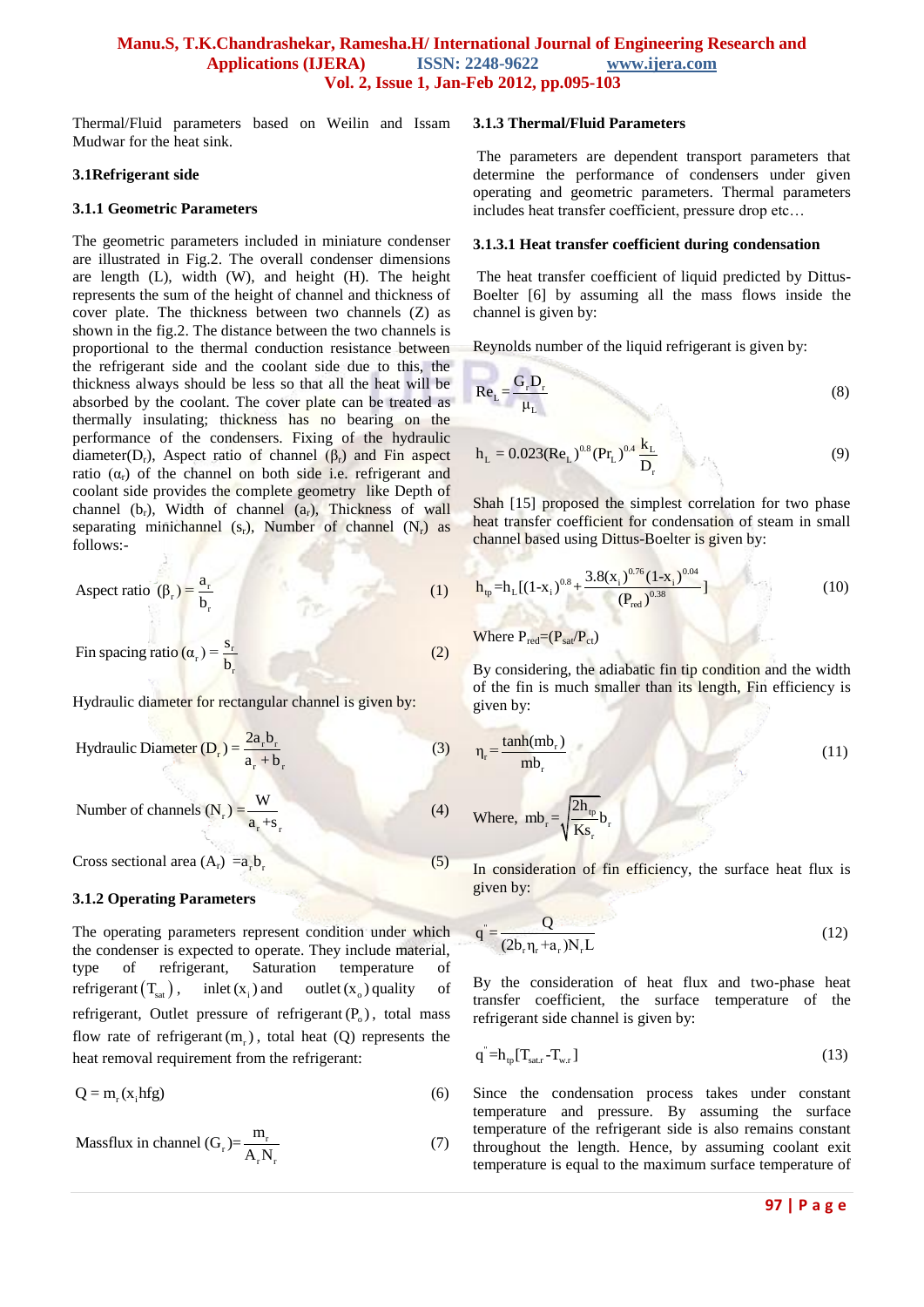the refrigerant side. In this aspect, the properties of coolant side are evaluated at the average coolant temperature.

### **3.1.3.2 Pressure drop**



### **Fig.3: Various sections at which pressure drops are evaluated**

The pressure drop is sum of pressure drop across two phase  $region (\Delta P_{tp})$ , as well as pressure losses and recoveries associated with the expansion pressure drop from inlet tube to inlet header  $(\Delta P_{\text{exp,i}})$ , contraction pressure drop from intake header to channel  $(\Delta P_{\text{cot},i})$ , expansion pressure drop from channel to exit header  $(\Delta P_{\text{exp,o}})$ , Contraction pressure drop from exit header to outlet (ΔP<sub>cot.o</sub>)

Expansion pressure drop from inlet tube to inlet header  $(\Delta P_{\text{exp,i}})$  at section A-A is evaluated based on the separated flow model as recommended by Hewitt [11,12] is given by:

$$
A_{hi} = 0.004 \left[ b_r \left( N_r - 1 \right) + N_r a_r \right] \tag{14}
$$

Expansion area ratio is given by

$$
\gamma_{\text{exp,i}} = \frac{A_t}{A_{\text{h.i}}} \tag{15}
$$

$$
\psi_{\text{exp,i}} = \left[ 1 + \left( \frac{\rho_{\text{L}}}{\rho_{\text{G}}} - 1 \right) \left( 0.25 x_{\text{i}} \left( 1 - x_{\text{i}} \right) + x_{\text{i}}^2 \right) \right]
$$
(16)

$$
\Delta P_{\text{exp,i}} = -\frac{G_t^2 \gamma_{\text{exp,i}} \left(1 - \gamma_{\text{exp,i}}\right) \psi_{\text{exp,i}}}{\rho_L} \tag{17}
$$

Contraction pressure drop from inlet header to channel  $(\Delta P_{\text{cot},i})$  at section B-B is determined based on the

separated flow model as recommended by Hewitt [11, 12] is given by:

Contraction area ratio is given by

$$
\gamma_{\text{cot,i}} = \frac{A_{\text{h.i}}}{A_{\text{r}} N_{\text{r}}} \tag{18}
$$

$$
C_{\text{cot,i}} = \frac{1}{0.639 \left(1 - \frac{1}{\gamma_{\text{cot,i}}}\right)^{0.5} + 1}
$$
(19)

$$
\psi_{\text{cot,i}} = \left[1 + \left(\frac{\rho_{\text{L}}}{\rho_{\text{G}}}-1\right)\mathbf{x}_{i}\right]
$$
 (20)

$$
\Delta P_{\text{cot,i}} = \frac{G_{\text{r}}^2 \psi_{\text{cot,i}}}{2\rho_L} \left[ \left( \frac{1}{C_{\text{cot,i}}} - 1 \right)^2 + 1 - \frac{1}{\gamma_{\text{cot,i}}^2} \right]
$$
(21)

Garimella et.al [9] predicted the correlation for pressure drop during the condensation of refrigerant between the section B-B and C-C by using Barcozy [4] correlation for void fraction and Lockhart and Martinelli [14] parameters as follows,

Void fraction is determined by using the Barcozy [4] as follows:

$$
J = [1 + \frac{(1 - x_i)^{0.74}}{(x_i)^{0.74}} (\frac{\rho_v}{\rho_L})^{0.65} (\frac{\mu_L}{\mu_v})^{0.13}]^1
$$
 (22)

Liquid and vapor Reynolds number is given by:

$$
Re_{L} = \frac{G_{r}D_{r}(1-x_{i})}{(1+\sqrt{J})\mu_{L}}
$$
\n(23)

$$
Re_{v} = \frac{G_{r} D_{r} x_{i}}{\mu_{v} \sqrt{J}}
$$
 (24)

Friction factor for the laminar film and turbulent vapor friction factor is given by:

$$
f_{L} = \frac{64}{Re_{L}}\tag{25}
$$

$$
f_{\rm V} = 0.316 \text{Re}_{\rm V} \tag{26}
$$

With these friction factors, the corresponding single-phase pressure gradients are given by:

$$
\left(\frac{dP}{dz}\right)_L = \frac{f_L G_r^2 (1 - x_i)^2}{2D_r \rho_L} \tag{27}
$$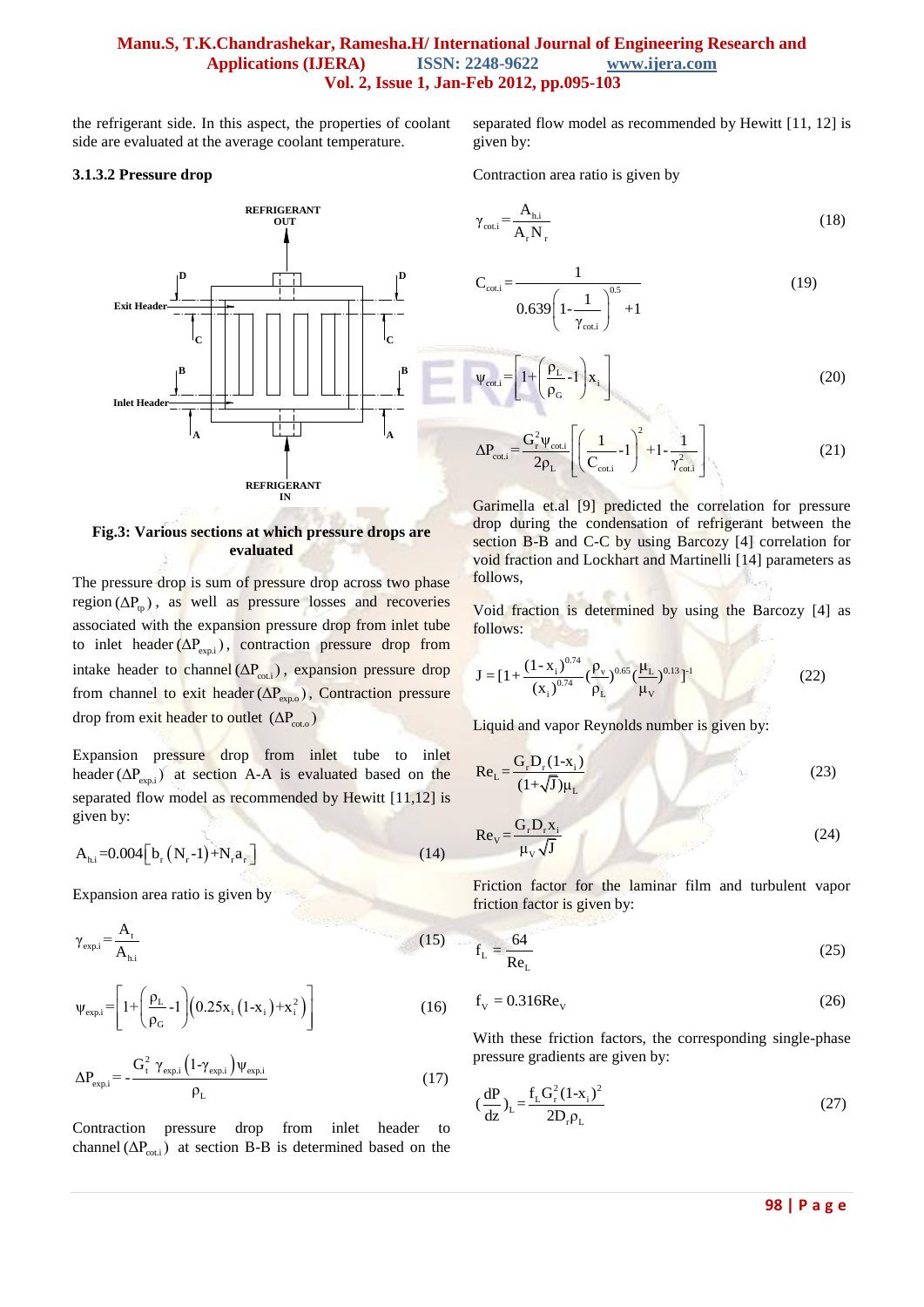$$
(\frac{dP}{dz})_v = \frac{f_v G_r^2 x_i^2}{2D_r \rho_v}
$$
 (28)

The Lockhart and Martinelli [14] parameter is determined from the definition as follows:

$$
x_{tt} = \left[\frac{\frac{dP}{dz}}{\frac{dP}{dz}}\right]_{V}^{0.5}
$$
 (29)

The superficial velocity is given by:

$$
j_{L} = \frac{G_{r}(1-x_{i})}{\rho_{L}(1-J)}
$$
(30)

This velocity is used to evaluate the surface tension is given by:

$$
\omega = \frac{j_L \mu_L}{\sigma} \tag{31}
$$

The interfacial friction factor is then determined as follows:-

$$
\left(\frac{dP}{dt}\right)_V = \frac{f_1 G_1^2 x_1^2}{4\pi^2}
$$
\n
$$
r_{R-1} = \frac{G_1^2 F_2^2}{4\pi^2}
$$
\n
$$
r_{R-2} = \frac{G_1^2 F_2^2}{4\pi^2}
$$
\n
$$
r_{R-1} = \frac{G_1^2 F_2^2}{4\pi^2}
$$
\n
$$
r_{R-2} = \frac{G_1^2 F_2^2}{4\pi^2}
$$
\n
$$
r_{R-1} = \frac{G_1^2 F_2^2}{4\pi^2}
$$
\n
$$
r_{R-1} = \frac{G_1^2 F_2^2}{4\pi^2}
$$
\n
$$
r_{R-1} = \frac{G_1^2 F_2^2}{4\pi^2}
$$
\n
$$
r_{R-1} = \frac{G_1^2 F_2^2}{4\pi^2}
$$
\n
$$
r_{R-1} = \frac{G_1^2 F_2^2}{4\pi^2}
$$
\n
$$
r_{R-1} = \frac{G_1^2 F_2^2}{4\pi^2}
$$
\n
$$
r_{R-1} = \frac{G_1^2 F_2^2}{4\pi^2}
$$
\n
$$
r_{R-1} = \frac{G_1^2 F_2^2}{4\pi^2}
$$
\n
$$
r_{R-1} = \frac{G_1^2 F_2^2}{4\pi^2}
$$
\n
$$
r_{R-1} = \frac{G_1^2 F_2^2}{4\pi^2}
$$
\n
$$
r_{R-1} = \frac{G_1 F_2^2}{4\pi^2}
$$
\n
$$
r_{R-1} = \frac{G_1 F_2^2}{4\pi^2}
$$
\n
$$
r_{R-1} = \frac{G_1 F_2^2}{4\pi^2}
$$
\n
$$
r_{R-1} = \frac{G_1 F_2^2}{4\pi^2}
$$
\n
$$
r_{R-1} = \frac{G_1 F_2^2}{4\pi^2}
$$
\n
$$
r_{R-1} = \frac{G_1 F_2^2}{4\pi^2}
$$
\n
$$
r_{R-1}
$$

The pressure drop during the condensation of refrigerant as follows:

$$
\frac{\Delta P_{\text{tp}}}{L} = \frac{0.5f_i G_r^2 x_i^2}{\rho_v J^{2.5} D_r}
$$
\n(33)

The pressure drop can be expressed as:

 $\Delta P = \Delta P_{\text{exp.i}} + \Delta P_{\text{cot.i}} + \Delta P_{\text{tp}}$ (34)

Outlet Pressure is given by:

$$
P_o = P_i - \Delta P \tag{35}
$$

The temperature at the outlet  $(T_0)$  and quality can be determined based on the outlet pressure.

Expansion pressure drop from channel to exit header ( $\Delta P_{\text{exp},o}$ ) at section C-C is evaluated based on the separated flow model as recommended by Hewitt [11, 12] is given by:

$$
A_{h.o} = 0.004 \Big[ b_r (N_r - 1) + N_r a_r \Big]
$$
 (36)

Expansion area ratio is given by

$$
\gamma_{\rm exp,o} = \frac{A_r N_r}{A_{\rm ho}}\tag{37}
$$

$$
\psi_{\exp,0} = \left[ 1 + \left( \frac{\rho_L}{\rho_G} - 1 \right) \left( 0.25 x_0 \left( 1 - x_0 \right) + x_0^2 \right) \right] \tag{38}
$$

$$
\Delta P_{\rm exp.o} = -\frac{G_{\rm r}^2 \gamma_{\rm exp.o} \left(1 - \gamma_{\rm exp.o}\right) \psi_{\rm exp.o}}{\rho_{\rm L}}
$$
(39)

Contraction pressure drop from exit header to channel  $(\Delta P_c)$ at section D-D is determined based on the separated flow model as recommended by Hewitt [11, 12] is given by:

Contraction area ratio is given by

$$
\gamma_{\rm coto} = \frac{A_{\rm ho}}{A_{\rm t}}\tag{40}
$$

$$
C_{\text{coto}} = \frac{1}{0.639 \left(1 - \frac{1}{\gamma_{\text{coto}}}\right)^{0.5} + 1}
$$
(41)

$$
\Psi_{\text{coto}} = \left[1 + \left(\frac{\rho_{\text{L}}}{\rho_{\text{G}}}\right)\mathbf{X}_{\text{o}}\right]
$$
(42)

$$
\Delta P_{\text{coto}} = \frac{G_{t}^{2} \psi_{\text{coto}}}{2 \rho_{L}} \left[ \left( \frac{1}{C_{\text{coto}}} - 1 \right)^{2} + 1 - \frac{1}{\gamma_{\text{coto}}^{2}} \right]
$$
(43)

The total pressure drop can be expressed as:

$$
\Delta P = \Delta P_{\text{expi}} + \Delta P_{\text{cot,i}} + \Delta P_{\text{tp}} + \Delta P_{\text{expi,i}} + \Delta P_{\text{cot,o}}
$$
\n(44)

Outlet Pressure is given by:

$$
P_o = P_i - \Delta P \tag{45}
$$

The temperature at the outlet  $(T_0)$  and quality can be determined based on the outlet pressure.

Length of single phase region is given by:

$$
L_{sp} = \frac{L m_r c_{pr} (T_{out.r} - T_{sat.r})}{(-Q)}
$$
(46)

Length of two phase region is given by:

$$
L_{tp} = L - L_{sp} \tag{47}
$$

The length of two phase region and single phase region should not exceed the length of condenser.

### **3.2Coolant side**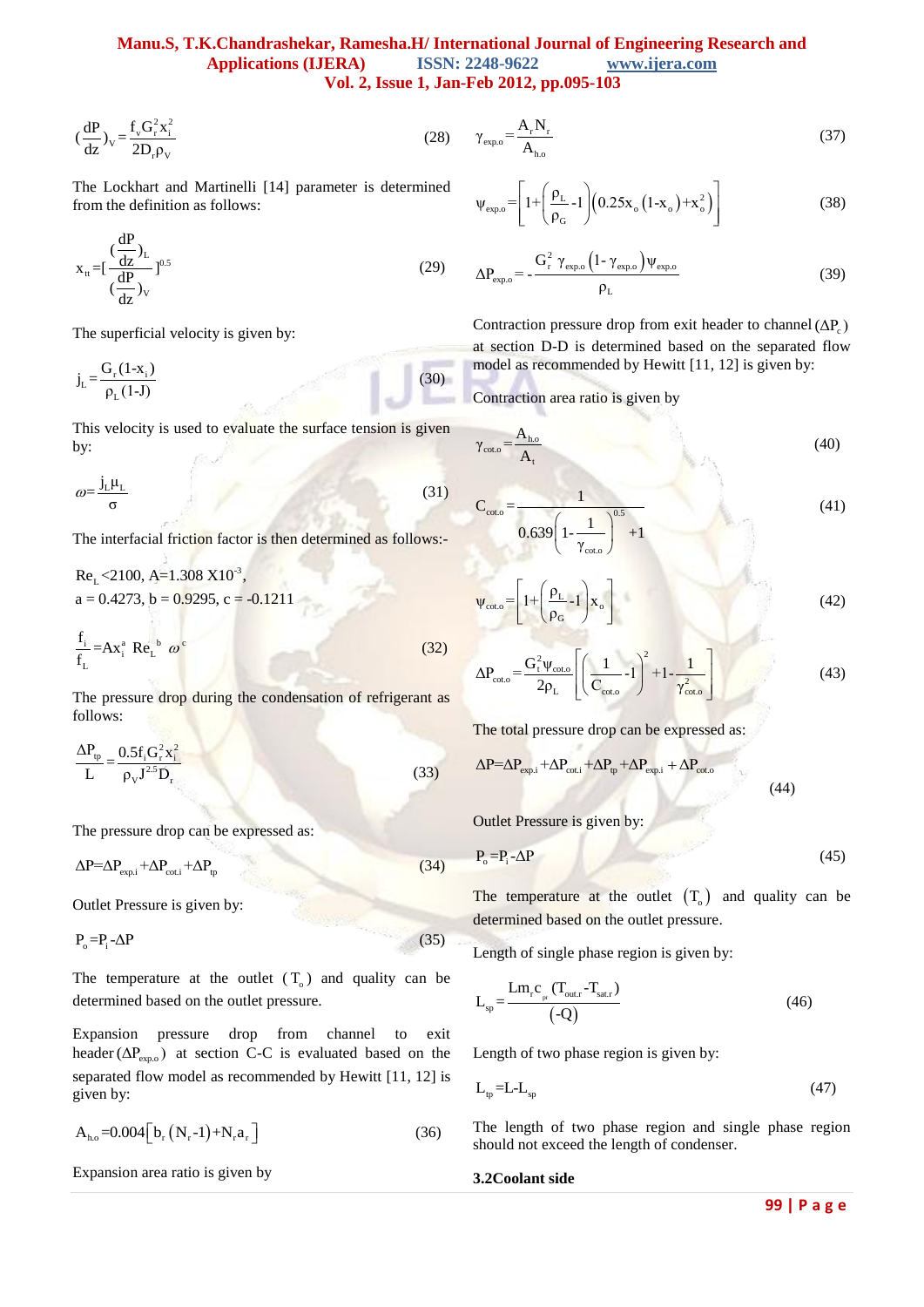#### **3.2.1Geometric Parameters**

The geometric parameters include miniature condenser are illustrated in Fig.3. The overall condenser dimensions are length (L), width (W), and height (H). The height represents the sum of the height of channel and thickness of cover plate and the distance between the two channels (H). The distance between the two channels is proportional to the thermal conduction resistance between the refrigerant side and the coolant side due to this, the thickness always should less so that all the heat will be absorbed by the coolant. The cover plate can be treated as thermally insulating; thickness has no bearing on the performance of the condensers. Fixing of the hydraulic diameter( $D_c$ ), Aspect ratio of channel ( $β_c$ ) and Fin aspect ratio  $(\alpha_c)$  of the channel on both side i.e. hot and cold side provides the complete geometry like Depth of channel  $(b_c)$ , Width of channel  $(a_c)$ , Thickness of wall separating minichannel  $(s_c)$ , Number of channel  $(N_c)$  as follows:-

$$
A \text{spect ratio } (\beta_c) = \frac{a_c}{b_c} \tag{48}
$$

$$
\text{Fin spacing ratio} \left( \alpha_{\text{c}} \right) = \frac{\text{s}_{\text{c}}}{\text{b}_{\text{c}}} \tag{49}
$$

Hydraulic diameter for rectangular channel is given by:

c

Hydraulic Diameter 
$$
(D_e) = \frac{2a_e b_c}{a_e + b_e}
$$
 (50)

#### **3.2.2 Thermal/Fluid Parameters**

The parameters are dependent transport parameters that determine the performance of condensers under given operating and geometric parameters. Thermal parameters includes heat transfer coefficient, pressure drop etc…

### **3.2.2.1 Heat transfer coefficient for coolant side**

Satish.G.Kandlikar et.al [17] proposed a simplest correlation for predicting the Nusselt number based on aspect ratio for

three side heated channel for constant wall temperature.  
\n
$$
Nu_e = 7.541(1-2.610\beta_e + 4.970\beta_e^2 - 5.119\beta_e^3 + 2.702\beta_e^4 - 0.548\beta_e^5)
$$
 (51)

Heat transfer coefficient  $(h_c)$  in coolant side is given by:

$$
h_c = \frac{Nu_c k_c}{D_c}
$$
 (52)

By neglecting the conductive resistance, the Overall heat transfer coefficient is given by:

$$
\frac{1}{U} = \frac{1}{h_{\text{tp}}} + \frac{1}{h_{\text{c}}}
$$
(53)

Logarithmic mean temperature difference is given by

$$
LMTD = \frac{(T_{\text{sat,r}} - T_{\text{c,i}}) - (T_{\text{sat,r}} - T_{\text{c,o}})}{\ln \frac{(T_{\text{sat,r}} - T_{\text{c,i}})}{(T_{\text{sat,r}} - T_{\text{c,o}})}}
$$
(54)

Surface area of the coolant side  $(A_c)$  is given by

$$
A_c = 2L(a_c + b_c) \tag{55}
$$

Number of channels in coolant side is given by:

$$
Q=UA_c N_c LMTD \t\t(56)
$$

Thickness of the fin  $(s_c)$  is given by:

**COM** 

Number of channels (N<sub>c</sub>) = 
$$
\frac{W}{a_c + s_c}
$$
 (57)

By considering the heat transfer coefficient of coolant side and adiabatic fin tip condition and the width of the fin are much smaller than its length, Fin efficiency is given by:

$$
\eta_{\rm e} = \frac{\tanh(m_{\rm e}b_{\rm e})}{m_{\rm e}b_{\rm e}}\tag{58}
$$

Where, m<sub>c</sub>b<sub>c</sub> = 
$$
\sqrt{\frac{2h_c}{Ks_c}}b_c
$$

By relating the conductive and convective heat transfer for a constant heat flux, the average temperature difference between the surface and the fluid is given by:

$$
\Delta T = \frac{Q}{h_c (2b_c \eta_c + a_c) N_c L}
$$
\n(59)

The Coolant outlet temperature, surface inlet temperature and the distance between the two channels is given by:

$$
T_{\rm co} = T_{\rm w.r} - \Delta T \tag{60}
$$

$$
T_{si} = T_{ci} + \Delta T \tag{61}
$$

Average coolant temperature at the inlet should be equal to average temperature of the coolant, to maintain the coolant exit temperature same as maximum surface temperature.

$$
T_{avg} = \frac{T_{c,i} + T_{c,o}}{2}
$$
\n
$$
(62)
$$

The distance between the two channels is proportional to the thermal conduction resistance between the refrigerant side and the coolant side due to this, the thickness always should less so that all the heat will be absorbed by the coolant.

$$
Q = \frac{KLW(T_{w.r} - T_{avg})}{Z}
$$
\n(63)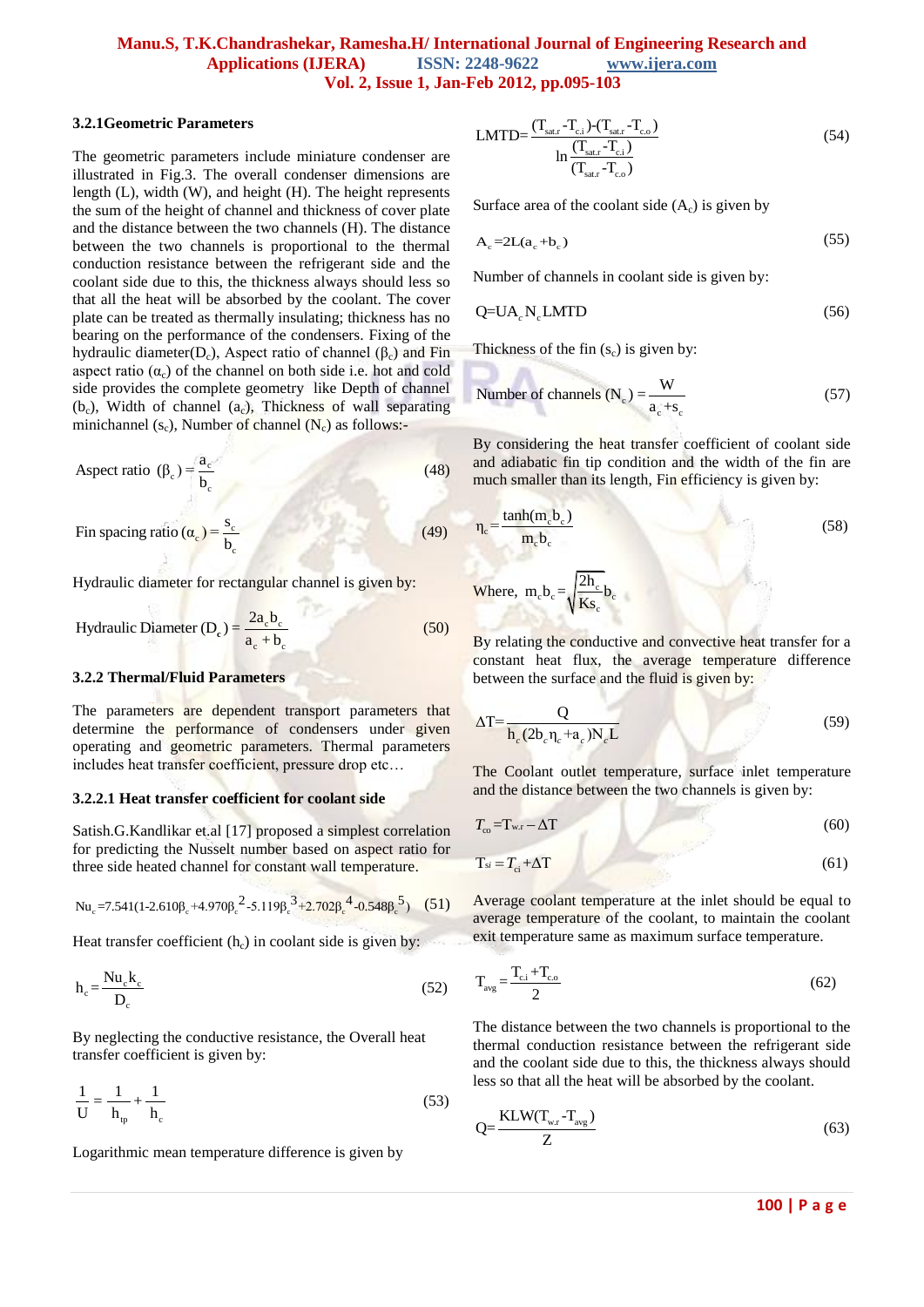### **3.2.2.1 Pressure drop for coolant side**

Satish.G.Kandlikar et.al [17] proposed a simplest correlation for predicting the Pressure drop is evaluated by assuming, the core of the channel includes pressure drop due to only frictional losses in the fully developed region and the loss due to the developing region. Reservoirs are large so the Area of the reservoir >> the Area of microchannels. The total pressure drop between the inlet an outlet manifolds would include the pressure drop in the core of the channel plus the minor losses at the entrance and exit. The minor loss is defined by:

$$
\Delta P_{\rm m} = \frac{K_z \rho_{\rm c} u_{\rm m}^2}{2} \tag{64}
$$

Where,  $K_z$  is a loss coefficient related to area changes at the entrance or exit by assuming, area ratio as zero. The core of the channel includes pressure drop due to only frictional losses in the fully developed region and the loss due to the developing region.

The Hagenbach factor 
$$
K(\infty)
$$
, which is defined by:  
\n $K(\infty)=0.676+1.276\beta_c+3.3089\beta_c^2-9.5921\beta_c^3+8.9089\beta_c^4-2.9959\beta_c^5$ \n(65)

The f Re term is given by:

The f Re term is given by:  
\nf Re<sub>c</sub> = 24(1 . 1.3553
$$
\beta_c
$$
 + 1.9467 $\beta_c$ <sup>2</sup>-1.7012 $\beta_c$ <sup>3</sup>+0.9564 $\beta_c$ <sup>4</sup>-0.2537 $\beta_c$ <sup>5</sup>) (66)

The total pressure drop is obtained by:

$$
\Delta P_c = \frac{2(fRe_c)\mu_c u_m L}{D_c^2} + K(\infty)\frac{\rho_c u_m^2}{2} + z_{\text{cot}} \frac{\rho_c u_m^2}{2} + z_{\text{exp}} \frac{\rho_c u_m^2}{2}
$$
(67)

Outlet Pressure is given by:

$$
P_{co} = P_{ci} - \Delta P_c \tag{68}
$$

# **3.1.3 Operating Parameters**

The operating parameters represent condition under which the condenser is expected to operate. They include material, type of coolant, Inlet temperature  $(T_{ci})$ , Outlet pressure of  $\text{codant}(P_{\text{co}})$ , total mass flow rate of  $\text{codant}(m_{\text{c}})$ , total heat (Q) represents the heat absorbed by the coolant. By assuming coolant only absorbs the heat and the complete surface is insulated.

$$
Q = mc Cp.c (Tco - Tci)
$$
\n(69)

Massflux in channel (G<sub>c</sub>)=
$$
\frac{m_c}{A_c N_c}
$$
 (70)

Reynolds number is given by:

$$
(\text{Re}_c) = \frac{G_c D_c}{\mu_c} \tag{71}
$$

# **IV. THEORETICAL RESULTS**

The above model theoretically simulated and the results are tabulated as below:-

## **Table 1: Geometric Parameter**

| <b>Geometric Parameter</b>            |             |          |
|---------------------------------------|-------------|----------|
| <b>Parameter</b>                      | Refrigerant | Coolant  |
| Length $(L)$ m                        | 0.05        | 0.05     |
| Width (W) m                           | 0.05        | 0.05     |
| Hydraulic Diameter (D) m              | 0.003       | 0.003    |
| Aspect ratio $(\beta)$                | 0.25        | 0.25     |
| Fin spacing ratio $(\alpha)$          | 0.25        | 2.44     |
| Material                              | Aluminum    |          |
| <b>Channel Geometry</b>               |             |          |
| Depth $(b)$ m                         | 0.0075      | 0.0075   |
| Width $(a)$ m                         | 0.001875    | 0.001875 |
| Thickness (s) m                       | 0.001875    | 0.004575 |
| No. of channel $(N)$                  | 13          | 8        |
| Area of header $(A_h)$ m <sup>2</sup> | 0.000458    | 0.000458 |
| Tube Diameter (d) m                   | 0.002       | 0.002    |

### **Table 1: Operating Parameter**

| <b>Operating Parameter</b>          |                    |          |
|-------------------------------------|--------------------|----------|
| <b>Parameter</b>                    | <b>Refrigerant</b> | Coolant  |
| Fluid                               | Steam              | Water    |
| Heat dissipated (Q) W               | 100                | 100      |
| Input temperature $(T)$ °C          | 110                | 30       |
| Input pressure (P)<br>bar           | 1.4                | 1.4      |
| Mass flux $(G)$ kg/m <sup>2</sup> s | 0.490173           | 5.351102 |
| Inlet Quality $(x_i)$               | 0.5                |          |

### **Table 2: Thermal/ Fluid Parameters**

| <b>Thermal/Fluid Parameters</b>                  |               |
|--------------------------------------------------|---------------|
| <b>Refrigerant</b>                               | <b>Values</b> |
| Reynolds number (Re)                             | 5.656         |
| Two phase heat transfer coefficient (h) $w/m^2K$ | 392           |
| Fin efficiency $(\eta)$                          | 96.33         |
| Surface temperature( $T_w$ ) °C                  | 85.96         |
| Total Pressure drop $(\Delta P)$ pa              | 8.757         |
| Outlet Quality $(x_0)$                           | 0.015         |
| Coolant                                          | <b>Values</b> |
| Reynolds Number (Re)                             | 23.84         |
| Heat transfer coefficient (h) $w/m^2K$           | 1130          |
| Overall Heat transfer coefficient (U) $w/m^2K$   | 291           |
| Fin efficiency $(\eta)$                          | 95.7          |
| Surface Inlet temperature $(T_s)$ °C             | 44.07         |
| Pressure drop $(\Delta P)$ pa                    | 0.783         |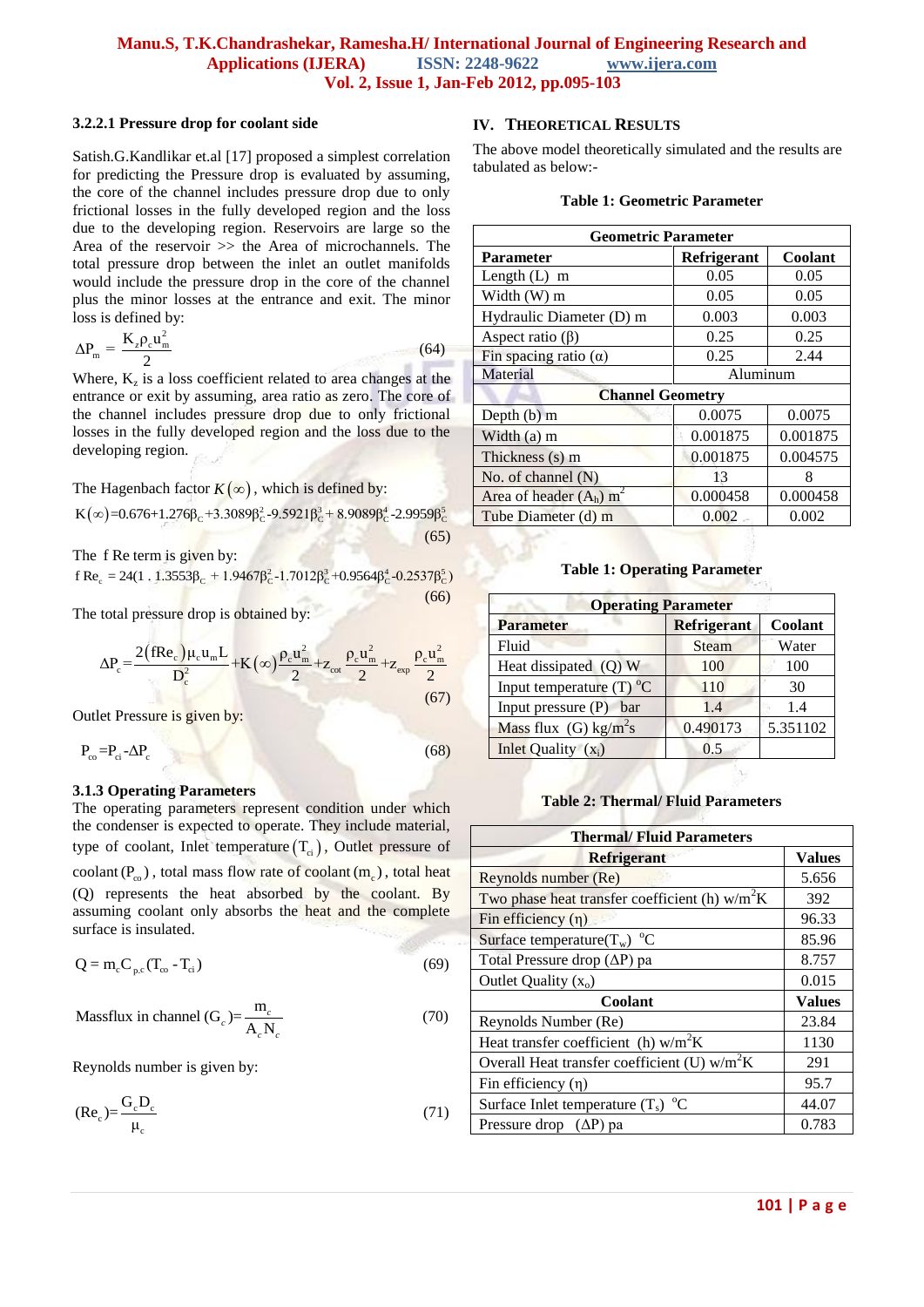# **V. CONCLUSION**

In order to achieve the compactness the paper attempts to develop an innovative design for condensers by the use of minichannel and it is done by providing series of parallel mini-slots of and they are cut on both sides of the plate.The top surfaces of the channels are covered by the cover plate. The paper also presents the simplest and systematic procedure for the designing of miniature condenser for the low heat flux that can applicable for miniature refrigeration system. System parameters and predictive tools are arranged in the chronological order of the design procedure. System parameters are grouped as Geometrical, Operating and Thermal/fluid parameters. The geometric parameters includes condenser and channel dimensions for both refrigerant and coolant. The operating parameters include input parameters for refrigerant side and coolant like saturation temperature of refrigerant and inlet temperature of the coolant etc…and are often specified beforehand. Thermal/fluid parameters are the output parameters for refrigerant and coolant that describe the transport behavior of the channel like pressure drop, heat transfer coefficient etc… and whose magnitude are determined by the designer in selecting channel dimensions. The paper limits the experimental validation that to be needed to support of our design.

# **Nomenclature**

|                    | rviliciitiatul c                              |
|--------------------|-----------------------------------------------|
| a                  | Width of channel in m                         |
| A                  | Area in $m2$                                  |
| b                  | Depth of channel in m                         |
| Cp                 | Specific heat in kJ/kgK                       |
| d                  | Diameter of inlet tube in m                   |
| Dh                 | Hydraulic diameter in m                       |
| dP/dz              | Pressure gradient                             |
| $\mathbf f$        | <b>Friction</b> coefficient                   |
| fi                 | Interfacial friction factor                   |
| G                  | Mass flux in $\text{kg/m}^2\text{s}$          |
| h                  | Heat transfer coefficient in $W/m^2K$         |
| H                  | Height in m                                   |
| J                  | Void fraction                                 |
| j                  | Superficial velocity in m/s                   |
| $\bf k$            | Thermal conductivity of fluid in W/mK         |
| K                  | Thermal conductivity of material in W/mK      |
| $K_{z}$            | Loss coefficient                              |
| L                  | Length in m                                   |
| LMTD               | Logarithmic Mean temperature difference       |
| m                  | Mass flow rate in kg/s                        |
| N                  | No of channels                                |
| Nu                 | Nusselt number                                |
| P                  | Pressure in bar                               |
| Pr                 | Prandtl number                                |
| Q                  | Heat load in kW                               |
| $q^{\prime\prime}$ | Heat flux in $w/m^2$                          |
| Re                 | Reynolds number                               |
| S                  | Thickness of fin in m                         |
| T                  | Temperature in K                              |
| U                  | Overall heat transfer coefficient in $W/m^2K$ |
| u                  | Mean velocity in m/s                          |
| W                  | Width in m                                    |

- x Quality
- $x<sub>tt</sub>$  Lockhart and Martinelli parameter<br>Z Thickness in m
- Thickness in m
- z Loss coefficient

### **Subscript**

- avg Average
- c Coolant
- cot Contraction at inlet
- ct Critical
- e1 Expansion at inlet exp Expansion
- 
- G Gas
- h Header
- i Inlet
- L Liquid
- m Minor
- o Outlet
- r Refrigerant
- red Reduced
- s Surface sat Saturation
- sp Single phase
- t Tube
- tp Two phase
- V Vapor
- w Wall

### **Greek letters**

- $\mu$  Viscosity in kg/ms
- α Fin Aspect ratio
- β Aspect ratio
- γ Expansion area ratio
- Δ Difference
- η Efficiency
- $ρ$  Density in kg/m<sup>3</sup>
- ψ Parameter
- ω Velocity in m/s

# **REFRENCES**

[1] Akhil Agarwal, "Heat Transfer and Pressure drop during Condensation of Refrigerant in Minichannels", Ph.D thesis, Georgia Institute of Technology, 2006.

[2] A. Cavallini, G. Censi, D. Del Col, L. Doretti, G.A. Longo, L. Rossetto, C. Zilio, "Condensation inside and [outside smooth and enhanced tubes —](http://www.sciencedirect.com/science/article/pii/S0140700702001500?_alid=1843729524&_rdoc=1&_fmt=high&_origin=search&_docanchor=&_ct=90&_zone=rslt_list_item&md5=9ff76c5e03d34f9964cec010aab4aa6d) a review of recent research", International Journal of Refrigeration, Volume 26(4), 373-392,

[3] G.Breber. J.W Palen and J.Taborek, "Prediciton of Horizontal Tube side Condensation of Pure Compoenents using Flow Regime Criteria", Journal of Heat transfer, ASME 102(3), 1980,471-476.

[4] C.J.Baroczy, "Correlation of Liquid fraction in Two-Phase Flow with Applications to Liquid Metals", Chem. Eng. Prog. Symp. Series, 61(57), 1965, 179–191.